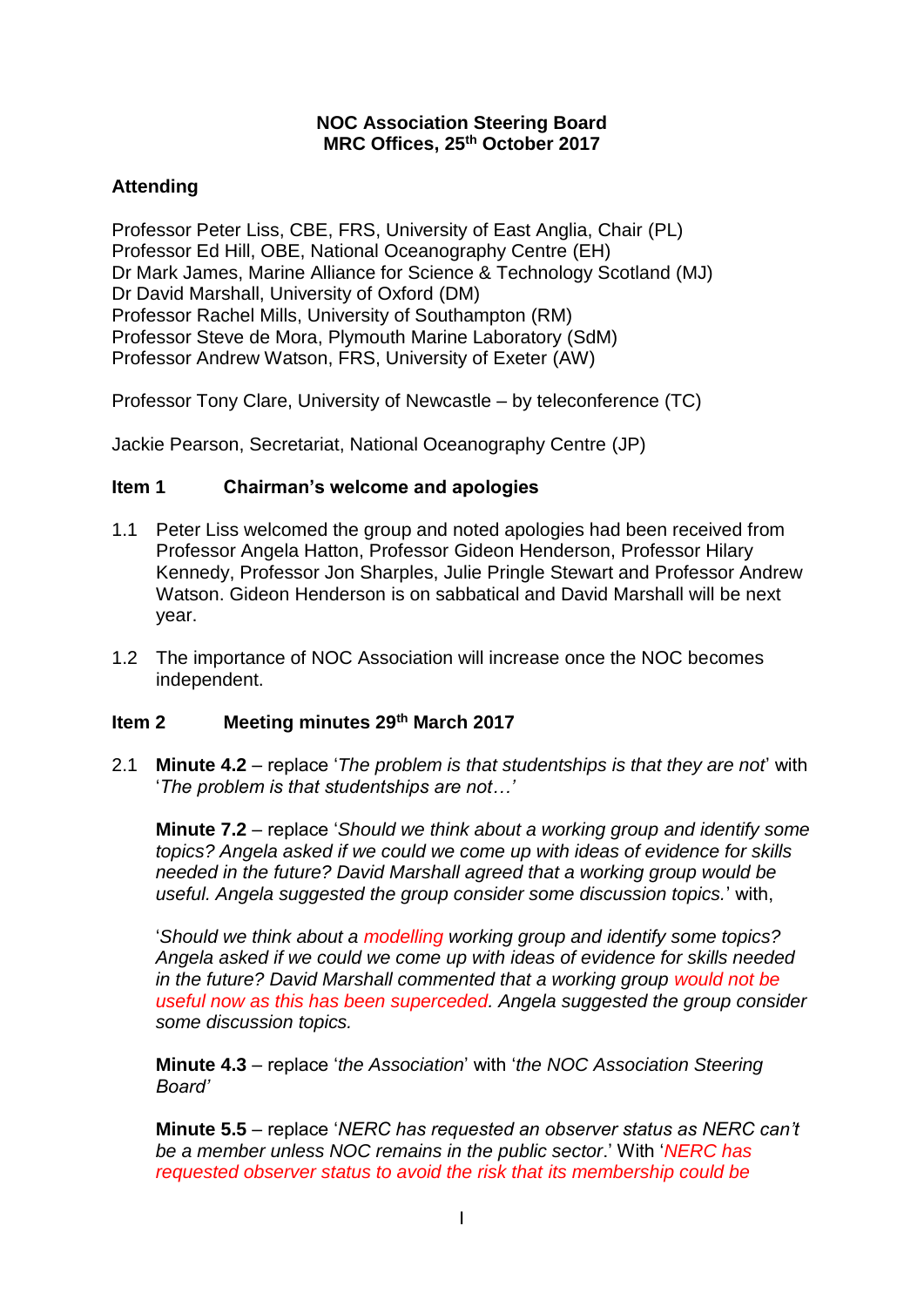*construed as a form of control and therefore risk public sector classification by the Office of National Statistics (ONS).'*

### 2.2 **Actions**

Heads of Department need to do more to spread the word about the NOC Association. A presentation had been given to the NERC Science Board, relating to NC elements of the programme and a member of the Board had criticised the NOC Association, noting that a lack of communication is an issue. PL noted that one way to improve is to have an active newsletter. NOC news? We need to reinstitute the bulletin. Advertise the availability of the NOC news letter and circulate the newsletter link to the group. Maybe circulate information through the Challenger Wave newsletter. We need to be mindful of data protection. We could add links about activities to the NOC Association web site and provide updates through the NERC marine listserver. MJ agreed to add a link to the NOC Association webpage to the MASTS website and RM agreed to cut and paste info from the NOC Association web site and reproduce in Challenger Wave **Action**: Rachel Mills, Mark James and **Secretariat.**

#### **Item 3 Update on** *Compendium of capability*

- 3.1 There was a suggestion to make a hard copy of the database and a You Tube video to show how to use it. The Board thanked Jackie Pearson and Mikael Suominen for their work.
- 3.2 EH said that the NOC Association is one mechanism for building research around NC facilities. We could focus some activities around the NC dimension although this needs to be thought through. AW said that it is appreciated that the NOC is welcoming research around NC capabilities. EH said that the NC funding stream maintains long-term capability and this is now being rebid. Capability is national, should be available for all and enable other science platforms to be built.
- 3.3 AW noted the experience with the [RoSES programme.](https://nerc.ukri.org/research/funded/programmes/roses/news/ao-roses/) For long-term science projects that involve cruises, there used to be problems in achieving funding. For example, there needed to be a strategic initiative, e.g. this is our NC funding and here is funding for the community. This has been a source of frustration.
- 3.4 PL said that studentships are an example outside NC that is held by Swindon. He asked what the MSCC and G7 are doing. NOC is the big player. EH said we have lost some focus on the NC dimension and that it would be good to renew this. Studentships will still be handled by NERC once NERC and NOC separate.
- 3.5 EH said that members of the NOC Association don't seem to be feeling part of it all. This may just be one opinion, however, we do need to be mindful of this. There is a lack of focus on NC, a lack of understanding about what NC is and how to access NC. MJ suggested perhaps arranging a webinar of EH talking about NC.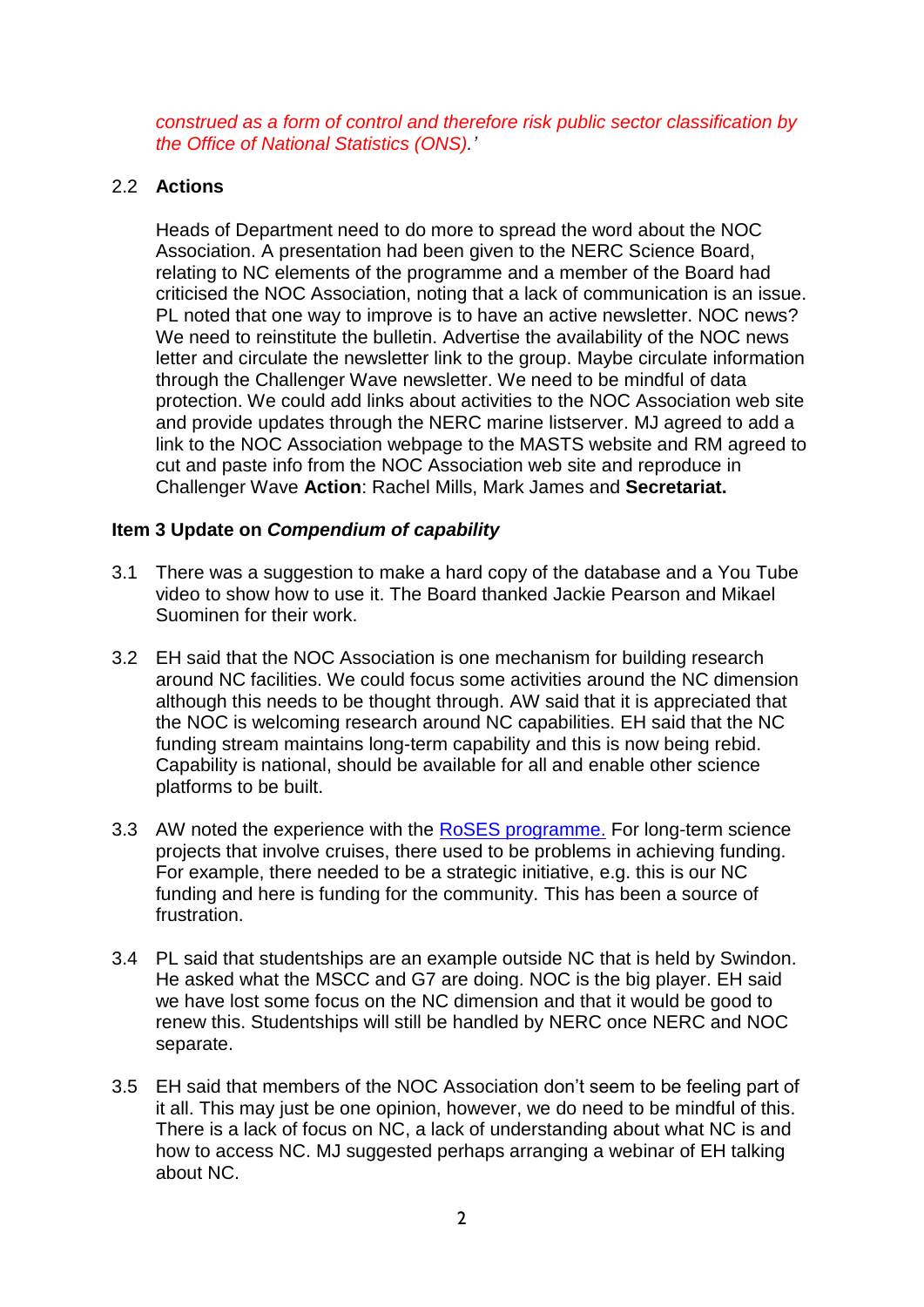- 3.6 SdM asked whether this issue was about NC or the NOC Association? EH said that NC does not seem to be widely known about by the community and neither is the fact that the NOC Association has a role in commenting on NC. Should we take 'NOC' away from the title of the NOC Association? SdM asked whether it could be funded by NC rather than the NOC? EH advised that there is no NC funding available for this. AW noted that the page on NC lacks information on how to access it. Should the NOC Association be funded by NERC Swindon? EH advised that this would not happen. There is a cost of around about £50,000 p.a. PL asked whether NERC centres should fund it. EH replied no, this activity is funded from National Public Good which is currently being re-bid for. PL added that the NOC Association needs more independence than it has at the moment and more financial resource. EH explain that there are three choices 1) Status quo and NOC continues to fund it 2.) a membership subscription or 3) NERC funds it but 3) won't happen.
- 3.6 MJ said we need to define what need the NOC Association should do. What are its core functions? A membership fee may facilitate buy in. The Scottish Funding Council supports MASTS. Is your focus maintaining links between NC and the community? EH said that NOC has a clear leadership role around NC. Above this, we want to be a good and well-engaged member of the community alongside everyone else. A subscription model could generate £3K each? £1k each? This would get more community membership. DM added, however, that this would be impossible for a small department to fund. RM added that we should not have the NOC Association asking for a membership fee. EH added that if the was a membership fee, there would have to be a name change. PL suggested we consider the model for the Foundation for Science and Technology (FST). The costs would have to be differential. EH said that there is clear focus in terms of resources and in terms of our purpose. This is around engaging the community around NC, plus international. There needs to be a defined set of statements about what the NOC Association is designed to deliver. **Action: Steering Board**
- 3.7 EH said a similar issue existed with the Marine Science Coordination Committee (MSCC) and PL said that the same problem existed with MEDIN although the task is well defined. We thus need to define what is going to happen with the NOC Association and whether there should be a subscription fee for members. EH said we can define part of the problem, for example, NC, what it costs and what we will get out of it. That would define the minimum expectation. Anything beyond this would require subscription. PL said that a pure subscription model won't work. EH added that when the NOC Association started, NC was a big proportion of our budget but today it isn't. NC used to be 70% of our science budget, now it is 30%. MJ asked whether it would be possible to write a refreshed aims and objectives of the NOC Association for the future. EH explain that, at the moment, the NOC is keeping the MSCC afloat and that Anne Brazier is running the MSCC from NC. The MSCC is about science for policy. JP advised the board that  $\sim 60 - 70\%$  had fed back into the database. PL return to the question about what should the NOC Association be in the future? EH agreed to write a paper with AH around the NC dimension. SdM and PL offered to help. This exercise may conclude that the Association needs a subscription model. **Action: EH, PL, AH, SdeM.**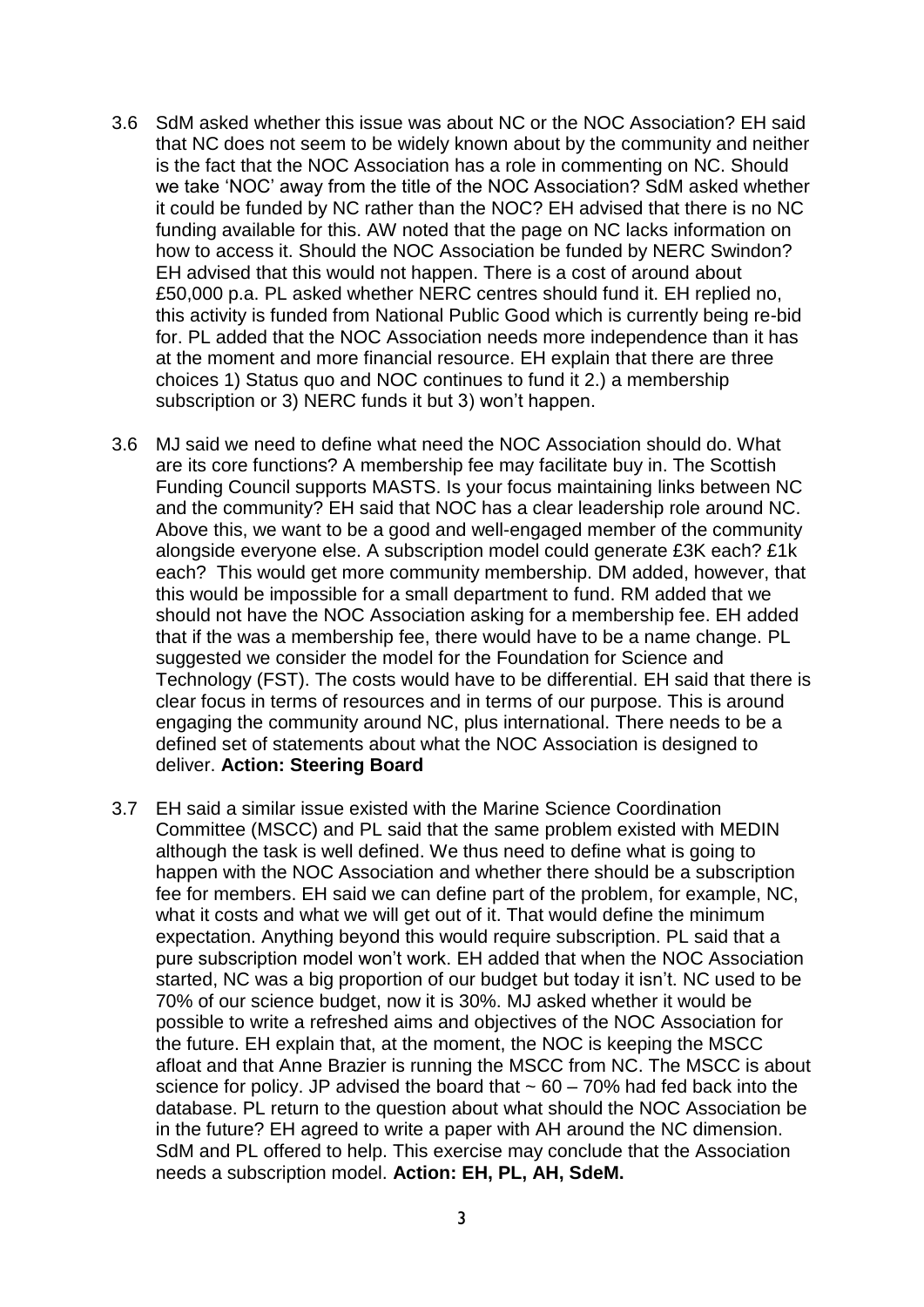- 3.8 EH explained the NOC Funding Envelope, showing the NC element. PL agreed to construct a brief document which outlines what the NOC Association will do in the future, with defined activities and a consideration as to whether the title of the Association may need to be changed. At the moment, the name does not reflect what we are supposed to do.
- 3.9 EH referred to JPI Oceans and explain that NOC, in terms of NERC and Defra, is on the verge of pulling out of this. The subscription is significant and NOC will not be able to support this. MJ suggested that we explore areas where we can act more effectively as UK PLC. The UK needs to improve its knowledge in terms of operating internationally. PL added that we shouldn't change the membership at this point as we are on the verge of making changes to the Association.

### **3.9.1 Membership**

DM agreed to talk to Prof Gideon Henderson about membership, off-line. **Action DM** We need to do something about gender balance on the NOC Association. **Action: Board**

This section concluded with the action to create a document about what the NOC Association will do in the future and consider membership.

The Board noted that Professor Kennedy is retiring from Bangor so we will need to look for Welsh dimension to the membership of the board.

#### **Item 4 NERC Marine Studentships**

- 4.1 PL spoke about the action on the number of marine studentships awarded each year. There had been some concern about numbers. PL agreed to write a letter at the last meeting but Peter felt this wasn't worth it at that point as only one year of data but now may be a good time to write this letter and get two years of data. **Action: PL**
- 4.2 MJ advised that there is another DTP call coming out next year. PL agreed to send a letter in next few days. RM added that this data is in JES already. The students enter the data but their perception may not match what their supervisors have determined. We need to get what data we can from NERC but RM noted that there is a problem around terrestrial and earth.

## **Doctoral training programmes (DTPs)**

4.2 In 2017 the CTD was awarded to Cardiff - *Fresh water in a changing world.* In November we will be shortlisting for the next CDT call. There will be an open DTP call in January 2018. The closure date will be in May and the result will be known by Autumn for an intake in 2019. There is an Oxford and Southampton model which can show how partners will work together. The timeline for the entire process is on the website. Previously announcements were made before recruitment which had not been ideal. RM agreed to pass this on. **Action: RM**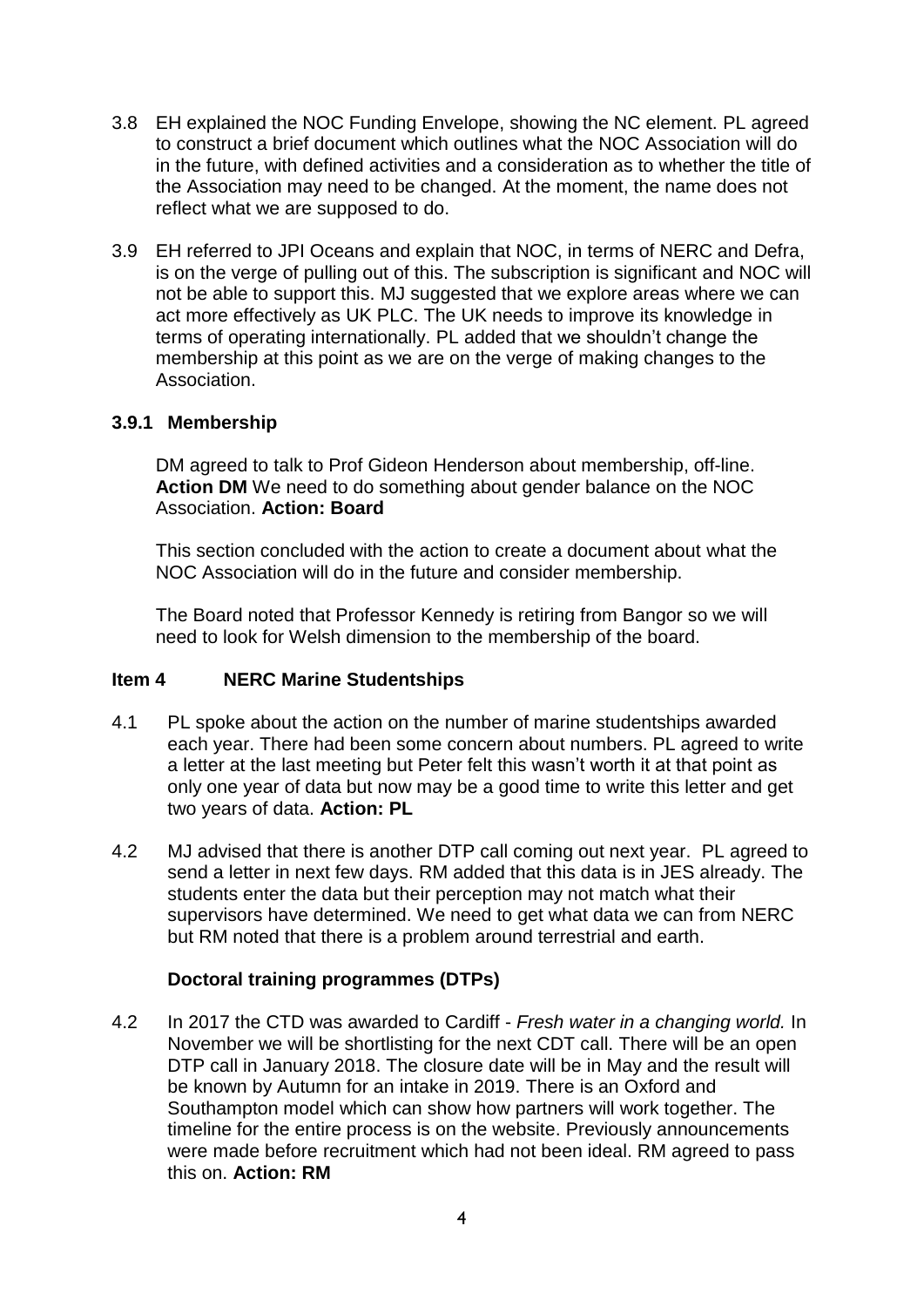RM advised that most people try to deliver DTP that covers the NERC remit. We want more marine studentships but it is a risk to write a marine-focus DTP. It needs to be multi-disciplinary. RM agreed to check the time line and give PL the contact at NERC. **Action: RM**

## **Item 5 – Progress on NOC demerger from NERC**

- 5.1 EH advised that at the end of March 2017, the NOC submitted the business case to NERC and BEIS and these were then resubmitted at the end of June 2017 for Ministerial sign off. The BEIS commercial team reviewed the cases. BEIS set up a committee, entitled *Project, Finance and Risk*, which was chaired by the DG and there was then a meeting with EH, Prof Duncan Wingham (NERC) and Prof Mark Bailey (CEH) in August. Then an iteration with Treasury about whether the case was inside or outside the Public Sector and it was concluded that the case would be outside the Public Sector. The case was approved to go the Minister. It is now destined to be seen by Sir Mark Walport, the DG for Science and Innovation and Permanent Secretary of BEIS, Alex Chisholm. Soon Ed will write to membership boards to provide the update.
- 5.2 The preparatory work to set up an independent NOC will be set in motion and would, for example, authorise the setting up of a shadow board and would trigger the NOC exit from NERC. A final business case will be provided then and then the drafting of the legal entity of the new NOC. The NOC Board, NERC Council and Science Minister need to all agree which will then trigger the new organisation. The British Geological Survey will remain within government on one form or another. The National Centre for Atmospheric Science is out of scope because they are not owned by NERC. We need to know what the NOC Association is going to be about – this will be important in the new organisation. EH advised that the new Board of directors will be formed in Jan 2018, thus there is only a three month window now for NOC A to decide what it is going to be. A letter to all is imminent.

## **Item 6 Training opportunities, courses and working groups – MEDIN**

6.1 PL thought that the NOC Association should support MEDIN running a course of post-graduate students so they know how to access data. JP wrote to Mike Webb about this. The answer was no but we should go ahead and do it. Students will have to find money from training support grant. Claire Postlethwaite as agreed to organise. There will be no fee for the course, just T & S expenses. The course will be underpinned by NC funding. There is also MEDIN funding available. The [2018 Advanced Training Course fund](https://nerc.ukri.org/funding/available/postgrad/advanced/atsc/) could be used for this. (Post meeting note - the next competition is expected to open in September 2018 for 2019-20 funding.) PL suggested that we should run the course once, see what demand is, then decide how to support in the future.

## **Item 7 Update on the Marine Science Coordination Committee**

7.1 There is a sense that Defra is withdrawing support and there are on-going concerns on the resourcing of the Secretariat. Henry Ruhl has been re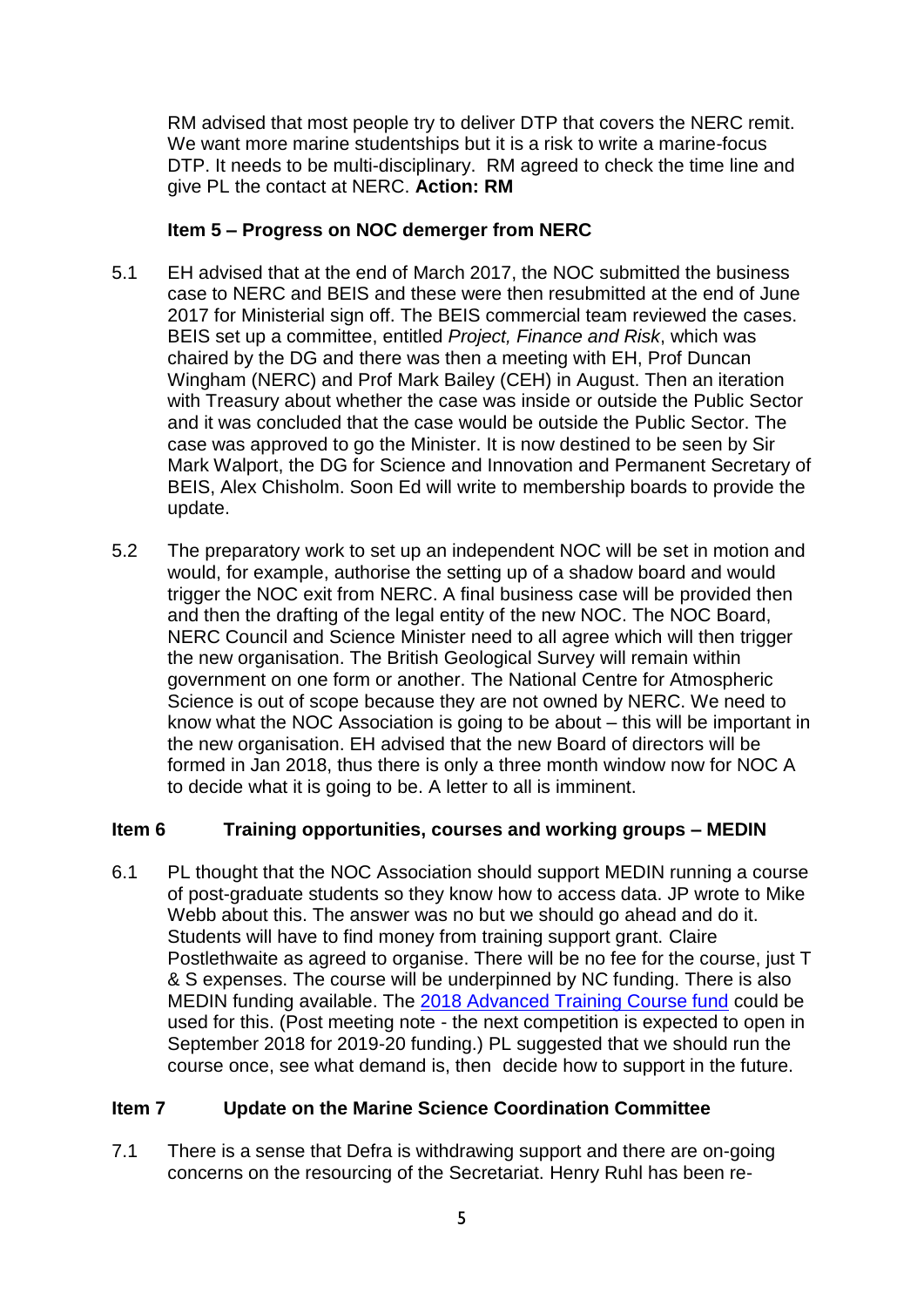drafting the marine strategy refresh document. JP advised that Anne Brazier had copy-edited the original draft [post-meeting note: copy-edited down from 44 pages to 20.]

- 7.2 There are 27 different departments who have membership of the MSCC but not all turn up to the meetings. The Marine Industries Liaison Group has been proactive but is limited in terms of resource. The Underwater Sound Forum has also been very successful. This needs to be highlighted. There is too much use of acronyms and these should be clarified. SdeM talked about some reporting issues through MSCC which were 'patchy'. There is a concern about the visibility of the MSCC. There doesn't seem to have been a formal representation of MSCC to Ministers beyond 2014. In the early days, it did have a minister turn up to a meeting. There are some areas for improvement. SdeM was unhappy at the lack of attendance from some departments. Perhaps there should be a more thematic structure. The implementation of the Ballast Water Convention is an example.
- 7.3 EH said that the marine science strategy needs a refresh and needs to reflect new issues like, for example, Official Development Assistance and the global Challenges Research Fund and also, the interests of the Foreign and Commonwealth Office in the marine environment.
- 7.4 For the MSCC, we may need a more focused approach. Trying to get members to attend is challenging and it was queried whether there was a need for a more focused approach, in moving forward.
- 7.5 EH talked about the forthcoming *Future of the sea* report which will cover environmental and social issues and opportunities in marine industry. There is a need for a long-term perspective in dealing with issues in the marine environment. In the draft report, there were 18 recommendations. An overall report will be published by the end of the year. [Post-meeting note: the report, *[Future of the sea](https://assets.publishing.service.gov.uk/government/uploads/system/uploads/attachment_data/file/693129/future-of-the-sea-report.pdf)* was published on 21 March 2018].

#### **Item 8 The 8th Annual Meeting**

8.1 It was suggested that the meeting be held on either  $16<sup>th</sup>$  and  $17<sup>th</sup>$  April or  $30<sup>th</sup>$ April and 1<sup>st</sup> May in London. It was decided to hold the meeting on 30<sup>th</sup> April and 1st May 2018 with the Monday being allocated to the meeting of the NOC Association Steering Board and the Tuesday being devoted to the eighth annual meeting of the NOC Association.

PL suggested that inviting MP Jo Johnson to talk about his view on marine science from the perspective of the Government Office for Science as Mr Johnson has indicated he is interested in making a speech about oceans. Or we could approach Prof Ian Boyd, in his role as Chief Scientific Adviser at the Department of Environment, Food and Rural Affairs.

- 8.2 other topics suggested include:
	- Compendium of capability